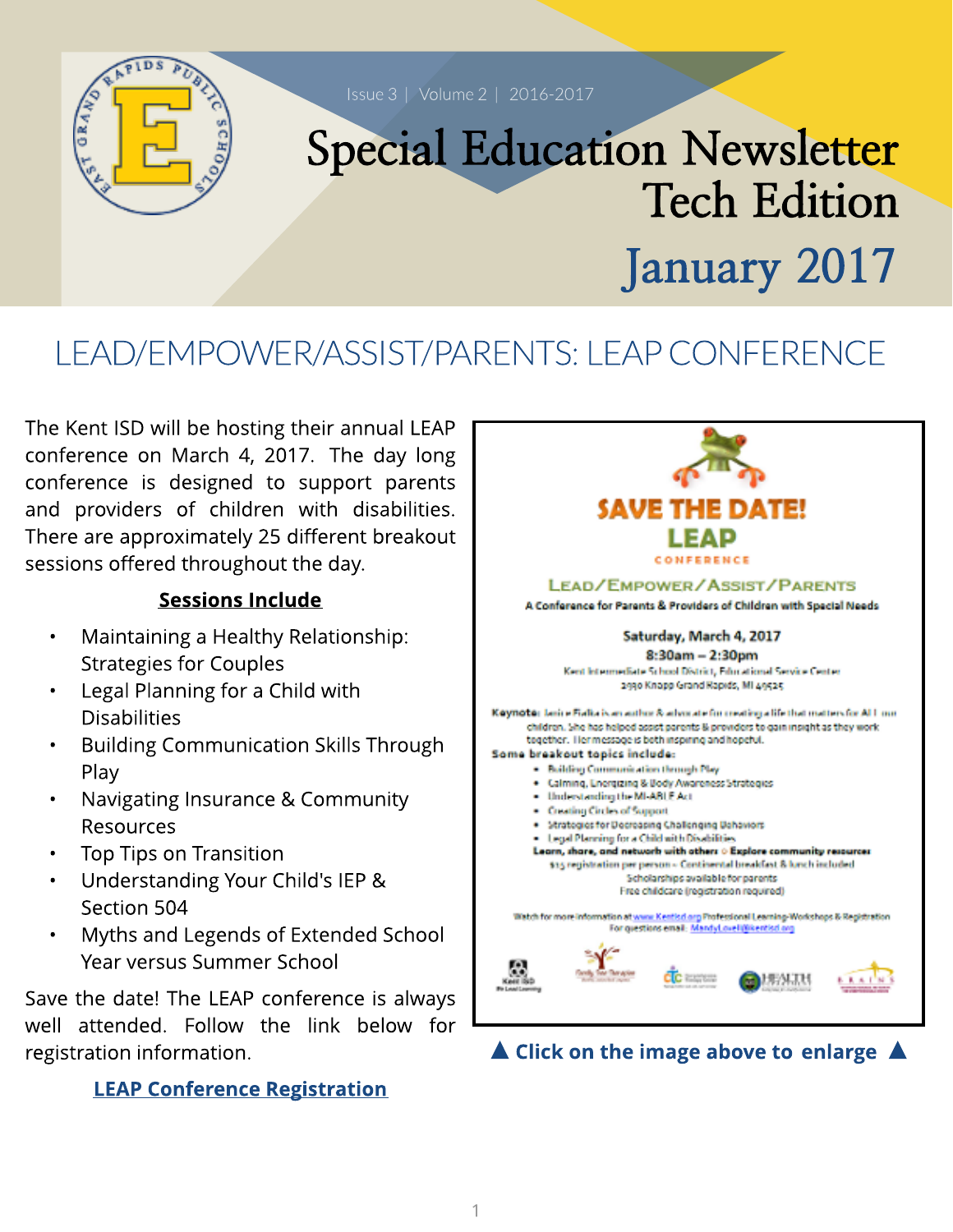

# GOOGLECHROMEEXTENSIONS SPEECH TO TEXT

#### Type with your voice!

Dictation turns your Google Chrome into a speech recognition app designed to assist with written expression.

You can use Google Chrome as a voice recognition app and type long documents, emails, and school essays without touching the keyboard. Dictation uses Chrome's local storage to automatically save the transcriptions, so you will never lose your work. There is no need to continuously press the "Save" button. Internally, it uses the Web Speech API of Chrome that is supported in all the newer releases of Chrome browser including Google Chrome on Android. The



app is integrated with Dropbox and Google Drive to help you easily export the transcribed text to your various online accounts. Alternatively, you can send the dictated text to any email address.

**[Click](https://chrome.google.com/webstore/detail/voice-recognition/ikjmfindklfaonkodbnidahohdfbdhkn) [here](https://chrome.google.com/webstore/detail/voice-recognition/ikjmfindklfaonkodbnidahohdfbdhkn) [for](https://chrome.google.com/webstore/detail/voice-recognition/ikjmfindklfaonkodbnidahohdfbdhkn) t[he](https://chrome.google.com/webstore/detail/voice-recognition/ikjmfindklfaonkodbnidahohdfbdhkn) [Voice](https://chrome.google.com/webstore/detail/voice-recognition/ikjmfindklfaonkodbnidahohdfbdhkn) [Recognit](https://chrome.google.com/webstore/detail/voice-recognition/ikjmfindklfaonkodbnidahohdfbdhkn)[ion](https://chrome.google.com/webstore/detail/voice-recognition/ikjmfindklfaonkodbnidahohdfbdhkn) [Chrom](https://chrome.google.com/webstore/detail/voice-recognition/ikjmfindklfaonkodbnidahohdfbdhkn)e [link](https://chrome.google.com/webstore/detail/voice-recognition/ikjmfindklfaonkodbnidahohdfbdhkn)** 

## BEELINEREADER

#### The BeeLine's color gradient makes reading faster and easier for both children.

Have a lot to read? Make reading easier and faster using BeeLine Reader! BeeLine uses a color gradient to guide your eyes from the end of one line to the beginning of the next. This seemingly simple tweak makes reading substantially easier and faster because it allows you to transition between lines quickly and effortlessly. Based on diagnostic information supplied by BeeLine Reader, users have reported being able to read 20% to 30% faster due to the reduction of ads and other distracting items located on most



webpages. BeeLine Reader provides a free unlimited 30 day trial. Once the free trial has expired, users can access BeeLine Reader up to five times per day for free. The enhanced BeeLine Reader Pro can be purchased for 84¢ per month. Follow the link below for more information.

#### **[Click](https://chrome.google.com/webstore/detail/beeline-reader/ifjafammaookpiajfbedmacfldaiamgg) [here](https://chrome.google.com/webstore/detail/beeline-reader/ifjafammaookpiajfbedmacfldaiamgg) [for](https://chrome.google.com/webstore/detail/beeline-reader/ifjafammaookpiajfbedmacfldaiamgg) t[he](https://chrome.google.com/webstore/detail/beeline-reader/ifjafammaookpiajfbedmacfldaiamgg) [BeeLine](https://chrome.google.com/webstore/detail/beeline-reader/ifjafammaookpiajfbedmacfldaiamgg) [Reader](https://chrome.google.com/webstore/detail/beeline-reader/ifjafammaookpiajfbedmacfldaiamgg) [Websit](https://chrome.google.com/webstore/detail/beeline-reader/ifjafammaookpiajfbedmacfldaiamgg)e**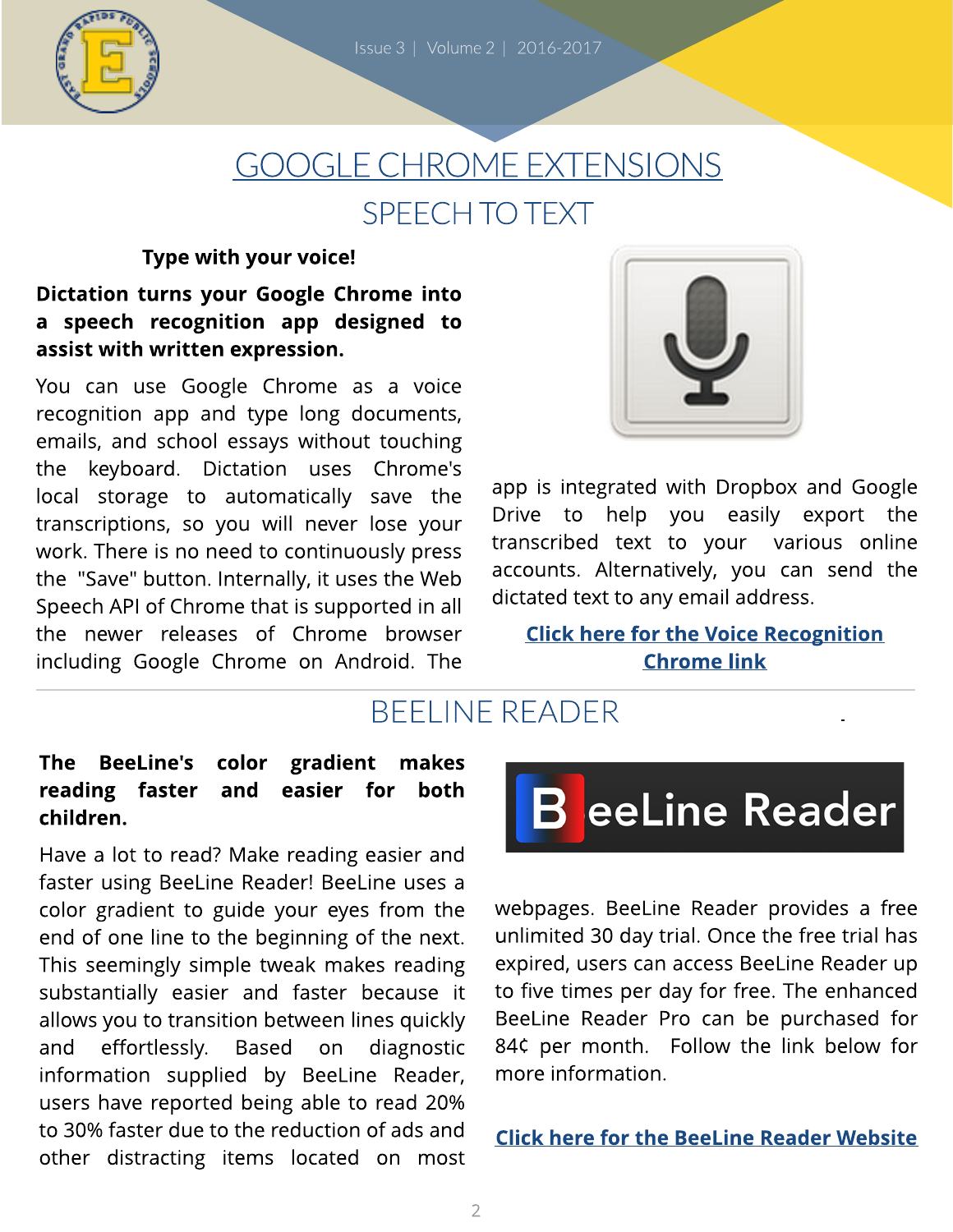

## MICHIGAN ELECTRONIC LIBRARY: MEL

[Administered](http://mel.org/index.php?P=Home) [by](http://mel.org/index.php?P=Home) [the](http://mel.org/index.php?P=Home) [Library](http://mel.org/index.php?P=Home) [of](http://mel.org/index.php?P=Home) [Michigan](http://mel.org/index.php?P=Home) [in](http://mel.org/index.php?P=Home) [partnership](http://mel.org/index.php?P=Home) [with](http://mel.org/index.php?P=Home) [Michigan's](http://mel.org/index.php?P=Home) [libraries](http://mel.org/index.php?P=Home) [of](http://mel.org/index.php?P=Home) [all](http://mel.org/index.php?P=Home) [types,](http://mel.org/index.php?P=Home) [the](http://mel.org/index.php?P=Home) [Michigan](http://mel.org/index.php?P=Home) [eLibrary](http://mel.org/index.php?P=Home) [\(MeL\)](http://mel.org/index.php?P=Home) [will](http://mel.org/index.php?P=Home) [provide](http://mel.org/index.php?P=Home) [all](http://mel.org/index.php?P=Home) [Michigan](http://mel.org/index.php?P=Home) [residents](http://mel.org/index.php?P=Home) [with](http://mel.org/index.php?P=Home) [free](http://mel.org/index.php?P=Home) [access](http://mel.org/index.php?P=Home) [to](http://mel.org/index.php?P=Home) [online](http://mel.org/index.php?P=Home) [full-text](http://mel.org/index.php?P=Home) [articles,](http://mel.org/index.php?P=Home) [full-text](http://mel.org/index.php?P=Home) [books,](http://mel.org/index.php?P=Home) [digital](http://mel.org/index.php?P=Home) [images,](http://mel.org/index.php?P=Home) [and](http://mel.org/index.php?P=Home) [other](http://mel.org/index.php?P=Home) [valuable](http://mel.org/index.php?P=Home) [research](http://mel.org/index.php?P=Home) [information](http://mel.org/index.php?P=Home) [at](http://mel.org/index.php?P=Home) [any](http://mel.org/index.php?P=Home) [time](http://mel.org/index.php?P=Home) [via](http://mel.org/index.php?P=Home) [the](http://mel.org/index.php?P=Home) [Internet.](http://mel.org/index.php?P=Home) [MeL](http://mel.org/index.php?P=Home) [provides](http://mel.org/index.php?P=Home) [an](http://mel.org/index.php?P=Home) [easy-](http://mel.org/index.php?P=Home) [to-](http://mel.org/index.php?P=Home) [use](http://mel.org/index.php?P=Home) [interlibrary](http://mel.org/index.php?P=Home) [loan](http://mel.org/index.php?P=Home) [system](http://mel.org/index.php?P=Home) [to](http://mel.org/index.php?P=Home) [allow](http://mel.org/index.php?P=Home) [Michigan](http://mel.org/index.php?P=Home) [residents](http://mel.org/index.php?P=Home) [to](http://mel.org/index.php?P=Home) [borrow](http://mel.org/index.php?P=Home) [books](http://mel.org/index.php?P=Home) [and](http://mel.org/index.php?P=Home) [other](http://mel.org/index.php?P=Home) [library](http://mel.org/index.php?P=Home) [materials](http://mel.org/index.php?P=Home) [for](http://mel.org/index.php?P=Home) [free](http://mel.org/index.php?P=Home) [from](http://mel.org/index.php?P=Home) [participating](http://mel.org/index.php?P=Home) [Michigan](http://mel.org/index.php?P=Home) [libraries.](http://mel.org/index.php?P=Home)

[MeL](http://mel.org/index.php?P=Home) [is](http://mel.org/index.php?P=Home) [accessable](http://mel.org/index.php?P=Home) [online](http://mel.org/index.php?P=Home) [to](http://mel.org/index.php?P=Home) [Michigan](http://mel.org/index.php?P=Home) [residents](http://mel.org/index.php?P=Home) [24/7](http://mel.org/index.php?P=Home) [while](http://mel.org/index.php?P=Home) [the](http://mel.org/index.php?P=Home) [databases](http://mel.org/index.php?P=Home) [allow](http://mel.org/index.php?P=Home) [you](http://mel.org/index.php?P=Home) [instant](http://mel.org/index.php?P=Home) [access](http://mel.org/index.php?P=Home) [to](http://mel.org/index.php?P=Home) [full](http://mel.org/index.php?P=Home) [text](http://mel.org/index.php?P=Home) [articles](http://mel.org/index.php?P=Home) [from](http://mel.org/index.php?P=Home) [tens](http://mel.org/index.php?P=Home) [of](http://mel.org/index.php?P=Home) [thousands](http://mel.org/index.php?P=Home) [of](http://mel.org/index.php?P=Home) [magazines](http://mel.org/index.php?P=Home) [and](http://mel.org/index.php?P=Home) [newspapers.](http://mel.org/index.php?P=Home) [Databases](http://mel.org/index.php?P=Home) [are](http://mel.org/index.php?P=Home) [available](http://mel.org/index.php?P=Home) [for](http://mel.org/index.php?P=Home) [kids](http://mel.org/index.php?P=Home) [and](http://mel.org/index.php?P=Home) [adults,](http://mel.org/index.php?P=Home) [and](http://mel.org/index.php?P=Home)

[provide](http://mel.org/index.php?P=Home) [information](http://mel.org/index.php?P=Home) [on](http://mel.org/index.php?P=Home) [specialized](http://mel.org/index.php?P=Home) [topics.](http://mel.org/index.php?P=Home) [MeLCat](http://mel.org/index.php?P=Home) [allows](http://mel.org/index.php?P=Home) [you](http://mel.org/index.php?P=Home) [to](http://mel.org/index.php?P=Home) [order](http://mel.org/index.php?P=Home) [books,](http://mel.org/index.php?P=Home) [audio](http://mel.org/index.php?P=Home) [books,](http://mel.org/index.php?P=Home) [music,](http://mel.org/index.php?P=Home) [movies,](http://mel.org/index.php?P=Home) [and](http://mel.org/index.php?P=Home) [other](http://mel.org/index.php?P=Home) [materials](http://mel.org/index.php?P=Home) [and](http://mel.org/index.php?P=Home) [have](http://mel.org/index.php?P=Home) [them](http://mel.org/index.php?P=Home) [delivered](http://mel.org/index.php?P=Home) [to](http://mel.org/index.php?P=Home) [your](http://mel.org/index.php?P=Home) [participating](http://mel.org/index.php?P=Home) [library.](http://mel.org/index.php?P=Home) [MeL](http://mel.org/index.php?P=Home) [Michigan](http://mel.org/index.php?P=Home) [contains](http://mel.org/index.php?P=Home) [photographs,](http://mel.org/index.php?P=Home) [diaries,](http://mel.org/index.php?P=Home) [oral](http://mel.org/index.php?P=Home) [histories,](http://mel.org/index.php?P=Home) [local](http://mel.org/index.php?P=Home) [records,](http://mel.org/index.php?P=Home) [and](http://mel.org/index.php?P=Home) [historical](http://mel.org/index.php?P=Home) [Michigan](http://mel.org/index.php?P=Home) [data.](http://mel.org/index.php?P=Home) [MeL](http://mel.org/index.php?P=Home) [Gateways](http://mel.org/index.php?P=Home) [include](http://mel.org/index.php?P=Home) [specialized](http://mel.org/index.php?P=Home) [resources](http://mel.org/index.php?P=Home) [such](http://mel.org/index.php?P=Home) [as](http://mel.org/index.php?P=Home) [those](http://mel.org/index.php?P=Home) [focusing](http://mel.org/index.php?P=Home) [on](http://mel.org/index.php?P=Home) [government,](http://mel.org/index.php?P=Home) [health,](http://mel.org/index.php?P=Home) [and](http://mel.org/index.php?P=Home) [topics](http://mel.org/index.php?P=Home) [for](http://mel.org/index.php?P=Home) [kids](http://mel.org/index.php?P=Home) [and](http://mel.org/index.php?P=Home) [teens.](http://mel.org/index.php?P=Home)

#### [Click](http://mel.org/index.php?P=Home) [here](http://mel.org/index.php?P=Home) [for](http://mel.org/index.php?P=Home) t[he](http://mel.org/index.php?P=Home) [MeL](http://mel.org/index.php?P=Home) [Websit](http://mel.org/index.php?P=Home)e



### READ WRITETHINK

### Free interactive essay maps and after school resources supported by the National Council of Teachers of English.

ReadWriteThink's mission is designed to provide educators, parents, and after school supporters with access to the highest quality practices in reading and language arts instruction by offering free research based materials. Endorsed by both the International Literacy Association (ILA) and the National Council of Teachers of English (NCTE), ReadWriteThink provides interactive student resources that range from organizing thoughts to learning about language. Within the Parent and After school Resource tab,



students can find a variety of activities designed to encourage and enhance reading or writing skills. Age appropriate book suggestions and activities are available for all grade levels. Utilize the link below to access ReadWriteThink's main page.

### **[Click](http://www.readwritethink.org/) [here](http://www.readwritethink.org/) [for](http://www.readwritethink.org/) t[he](http://www.readwritethink.org/) [ReadWrit](http://www.readwritethink.org/)e[Think](http://www.readwritethink.org/)** [Websit](http://www.readwritethink.org/)e